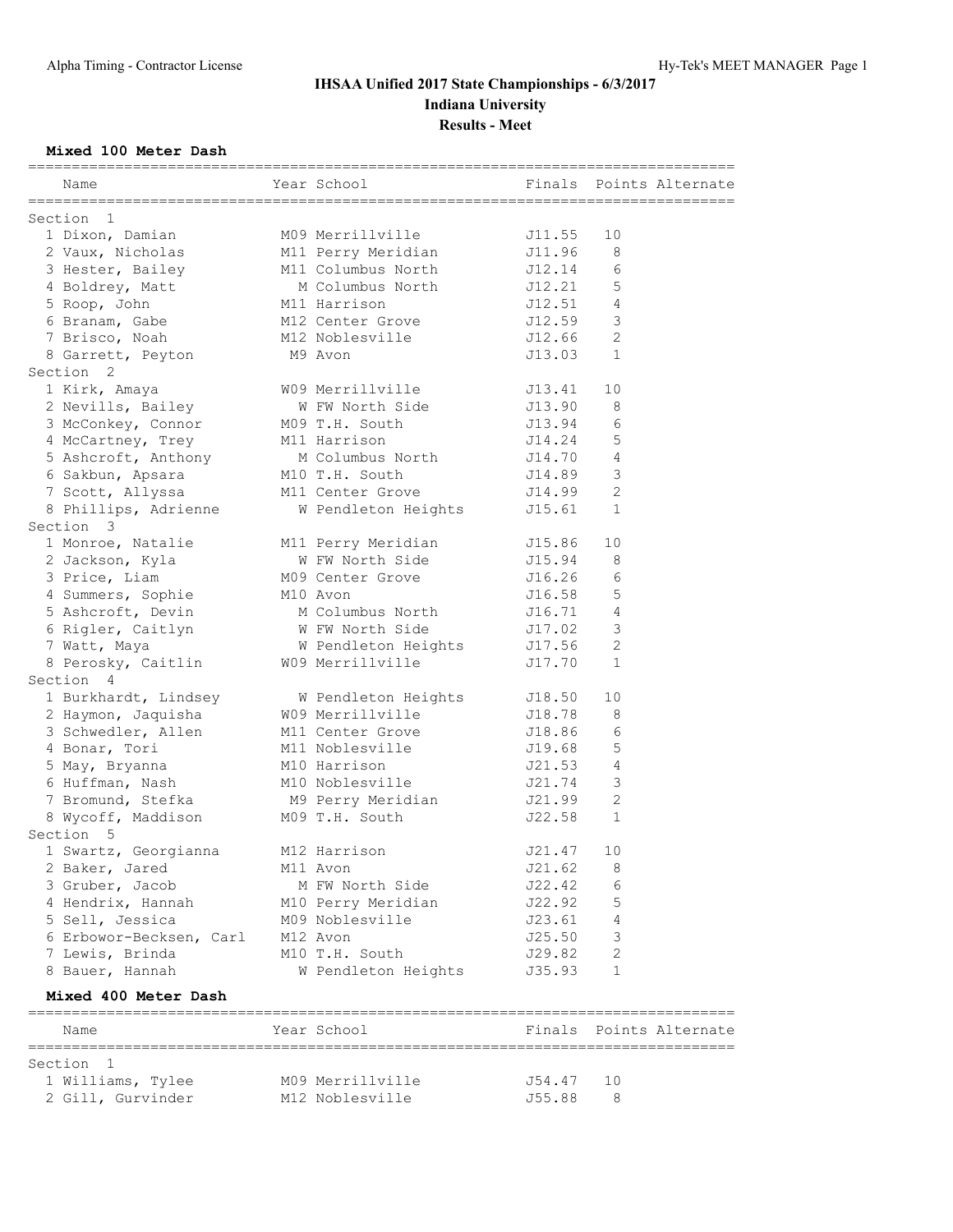#### **....Mixed 400 Meter Dash**

| 3 Gill, Ross           | M Columbus North    | J55.89   | 6              |  |
|------------------------|---------------------|----------|----------------|--|
| 4 Annee, Timothy       | M12 Perry Meridian  | J56.21   | 5              |  |
| 5 VanDeventer, Nathan  | M Columbus North    | J56.37   | 4              |  |
| 6 Sims, William        | M10 Avon            | J57.42   | 3              |  |
| 7 Stoppel, Bartosz     | M10 Avon            | J1:01.05 | $\overline{c}$ |  |
| 8 Williams, Malachi    | M09 Merrillville    | J1:01.08 | $\mathbf{1}$   |  |
| Section 2              |                     |          |                |  |
| 1 Chamberlin, Neko     | M10 T.H. South      | J1:01.27 | 10             |  |
| 2 Dillion, Douglas     | M10 T.H. South      | J1:02.64 | 8              |  |
| 3 Campbell, Mason      | M09 Harrison        | J1:03.27 | 6              |  |
| 4 Holley, Josh         | M Columbus North    | J1:04.96 | 5              |  |
| 5 Perry, Megan         | M10 Center Grove    | J1:07.94 | $\overline{4}$ |  |
| 6 Johnson, Tyreek      | M12 T.H. South      | J1:09.75 | 3              |  |
| 7 Pwa, Mo Zar          | M FW North Side     | J1:11.27 | $\overline{2}$ |  |
| Section 3              |                     |          |                |  |
| 1 Nevills, Bailey      | W FW North Side     | J1:06.10 | 10             |  |
| 2 Crowder, Johntrell   | M10 Merrillville    | J1:07.11 | 8              |  |
| 3 Buckner, Blake       | M09 Noblesville     | J1:08.46 | 6              |  |
| 4 Bartel, Gabe         | M FW North Side     | J1:11.18 | 5              |  |
| 5 Butler, Daylen       | M10 Avon            | J1:11.65 | 4              |  |
| 6 Stastik, Logan       | M10 Center Grove    | J1:12.76 | 3              |  |
| 7 Mitchell, Brandon    | M Columbus North    | J1:14.41 | $\overline{2}$ |  |
| 8 Phillips, Silvia     | W Pendleton Heights | J1:16.30 | $\mathbf{1}$   |  |
| Section 4              |                     |          |                |  |
| 1 Rice, Cameron        | M12 Avon            | J1:09.57 | 10             |  |
| 2 Francis, Caleb       | M09 Center Grove    | J1:11.88 | 8              |  |
| 3 Valle, Arlette       | M10 Harrison        | J1:16.97 | 6              |  |
| 4 Perosky, George      | M11 Merrillville    | J1:17.89 | 5              |  |
| 5 Salmon, Sam          | M12 Noblesville     | J1:19.22 | $\overline{4}$ |  |
| 6 Shellenberger, Erika | M12 Perry Meridian  | J1:20.10 | 3              |  |
| 7 Evans, Aronnel       | M10 T.H. South      | J1:21.70 | $\overline{2}$ |  |
| 8 Fendel, Claire       | M Pendleton Heights | J1:26.51 | $\mathbf{1}$   |  |
| Section 5              |                     |          |                |  |
| 1 Neeley, Chris        | M Pendleton Heights | J1:22.72 | 10             |  |
| 2 Abbott, Jack         | M11 Center Grove    | J1:26.66 | 8              |  |
| 3 Hirlston, Ryan       | M09 Perry Meridian  | J1:30.41 | $\epsilon$     |  |
| 4 Dix, Aaron           | M Pendleton Heights | J1:30.71 | 5              |  |
| 5 Muthiq, Christian    | M10 Harrison        | J1:43.62 | 4              |  |
| 6 Derouin, Samantha    | W FW North Side     | J1:56.95 | 3              |  |
| 7 Stivers, Evan        | M10 Noblesville     | J1:59.14 | $\overline{c}$ |  |
| 8 Jones, Katherine     | M11 Perry Meridian  | J2:14.05 | $\mathbf{1}$   |  |

### **Mixed 4x100 Meter Relay**

================================================================================= School **Finals** Points Alternate ================================================================================= Section 1<br>1 Harrison 'A' 1 Harrison 'A' J49.14 10 1) Valle, Arlette 10 2) Zimpfer, Daniel 11 3) Artega, Emmanuel 10 4) Fraseur, Joseph 12 2 Columbus North 'A' J52.89 8 1) Ashcroft, Anthony 12) VanDeventer, Nathan 3) Gill, Ross (4) Holley, Josh 3 Center Grove 'A' J56.20 6 1) Branam, Gabe 12 2) Francis, Caleb 09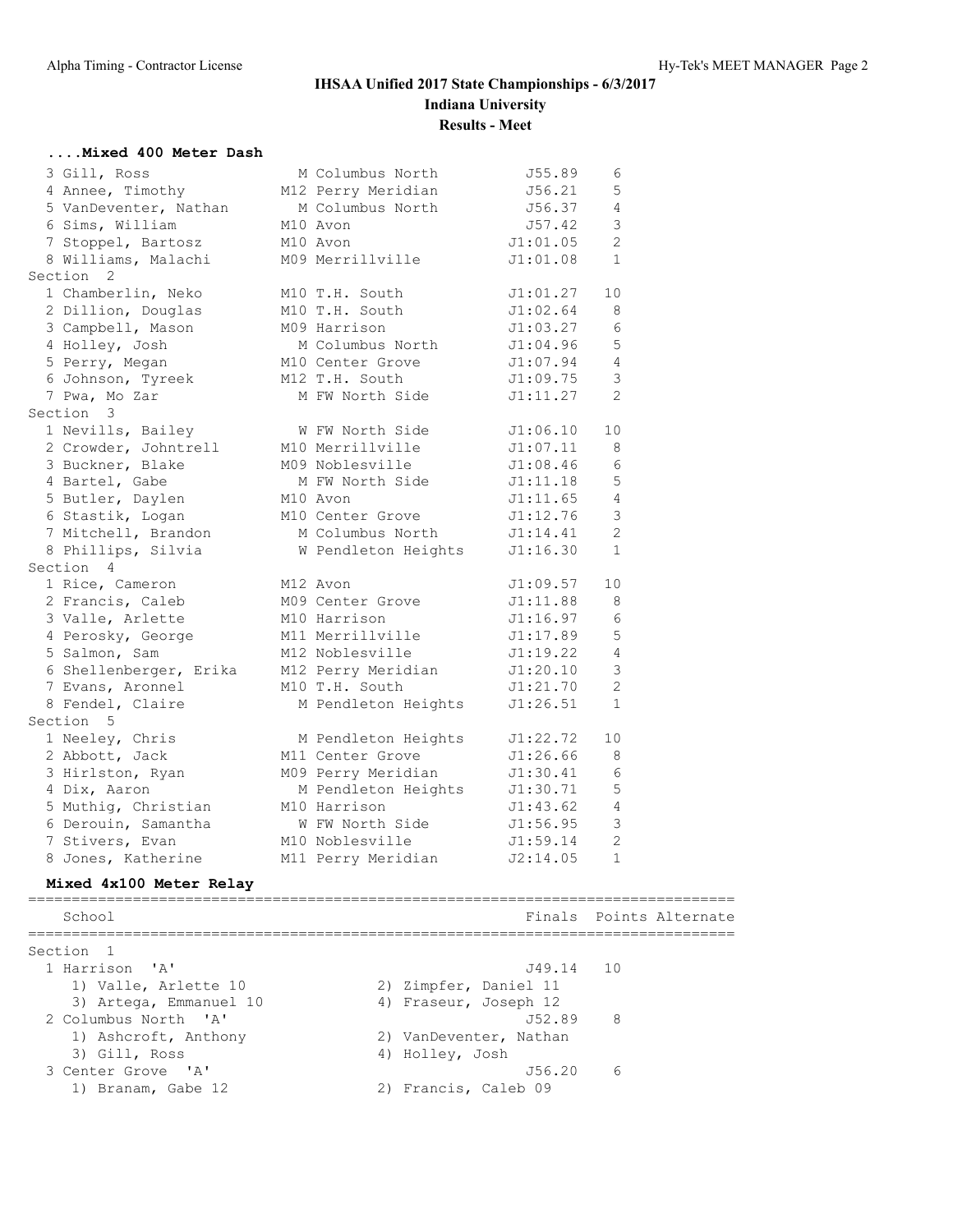# **....Mixed 4x100 Meter Relay**

| 3) Perry, Megan 10                       | 4) Schembra, Santina 10 |                |
|------------------------------------------|-------------------------|----------------|
| 4 Avon 'A'                               | J57.42                  | 5              |
| 1) Botner, Carson 12                     | 2) Bottema, Bryce 10    |                |
| 3) Roy, Dillon 12                        | 4) Sims, William 10     |                |
| 5 Noblesville 'A'                        | J57.63                  | $\overline{4}$ |
| 1) Burton, Jacob 11                      | 2) Minick, Keaton 12    |                |
| 3) Johnston, Luke 11                     | 4) Smail, Maitlan 09    |                |
| 6 Merrillville 'A'                       | J1:08.04                | 3              |
| 1) Russell, Julian 12                    | 2) Dixon, Damian 09     |                |
| 3) Crowder, Johntrell 10                 | 4) Latiker, Davin 09    |                |
| Section 2                                |                         |                |
| 1 Terre Haute South Vigo<br>$\mathsf{A}$ | J58.51                  | 10             |
| 1) Haviland, Peyton 11                   | 2) Chamberlin, Neko 10  |                |
| 3) Chamberlin, Brandon 11                | 4) Johnson, Tyreek 12   |                |
| 2 Perry Meridian 'A'                     | J1:00.77                | 8              |
| 1) Harris, Raylin 12                     | 2) Hirlston, Ryan 09    |                |
| 3) Rust, Kain 12                         | 4) Scales, Jacey 11     |                |
| 3 Fort Wayne North Side 'A'              | J1:01.18                | 6              |
| 1) Bonilla, Michelle                     | 2) Pwa, Mo Zar          |                |
| 3) McElroy, Preston                      | 4) Htoo, Nainq          |                |
| 4 Pendleton Heights 'A'                  | J1:26.09                | 5              |
| 1) Ravage, Spencer                       | 2) Keeney, Paiton       |                |
| 3) Shetterley, Hanna                     | 4) DuCiaome, Sean       |                |

## **Mixed Long Jump**

| Name                                                                      | Year School <b>Example 18</b> Finals Points Alternate |                 |                |
|---------------------------------------------------------------------------|-------------------------------------------------------|-----------------|----------------|
| Flight 1                                                                  |                                                       |                 |                |
| 1 Phillips, Nigel M09 Merrillville J19-02.75 10<br>17-04 FOUL 19-02.75    |                                                       |                 |                |
| 2 Owens, Drew M12 Noblesville J17-11.00 8<br>15-00.50 FOUL 17-11          |                                                       |                 |                |
| 3 Zimpfer, Daniel M11 Harrison<br>16-01.25 16-10 17-10.75                 |                                                       | $J17-10.75$ 6   |                |
| 4 Hester, Bailey M11 Columbus North J17-08.50<br>17-08.50 FOUL FOUL       |                                                       |                 | 5              |
| 5 Boldrey, Matt M Columbus North<br>FOUL 16-06.50 16-09.75                |                                                       | J16-09.75       | $\overline{4}$ |
| 6 Drum, Perry M12 Avon<br>14-07.50 15-05.25 FOUL                          |                                                       | $J15 - 05.25$ 2 |                |
| 6 Roy, Dillon M12 Avon<br>15-05.25 FOUL 15-00.75                          |                                                       | J15-05.25       | 3              |
| 8 McConkey, Connor M09 T.H. South J14-11.00<br>14-09.75 14-11 14-07.25    |                                                       |                 | $\mathbf{1}$   |
| Flight 2                                                                  |                                                       |                 |                |
| 1 Sanders, Josie M12 Noblesville J14-07.00 10<br>FOUL $11-11.25$ $14-07$  |                                                       |                 |                |
| 2 McCartney, Trey M11 Harrison 514-04.50 8<br>13-03.75 14-04.50 13-11.50  |                                                       |                 |                |
| 3 Gordon, Jaihla M09 Merrillville J14-03.25<br>7-09 14-03.25 FOUL         |                                                       |                 | 6              |
| 4 Alverson, Lexy W Pendleton Heights 513-10.00<br>13-09.50 13-10 13-05.25 |                                                       |                 | 5              |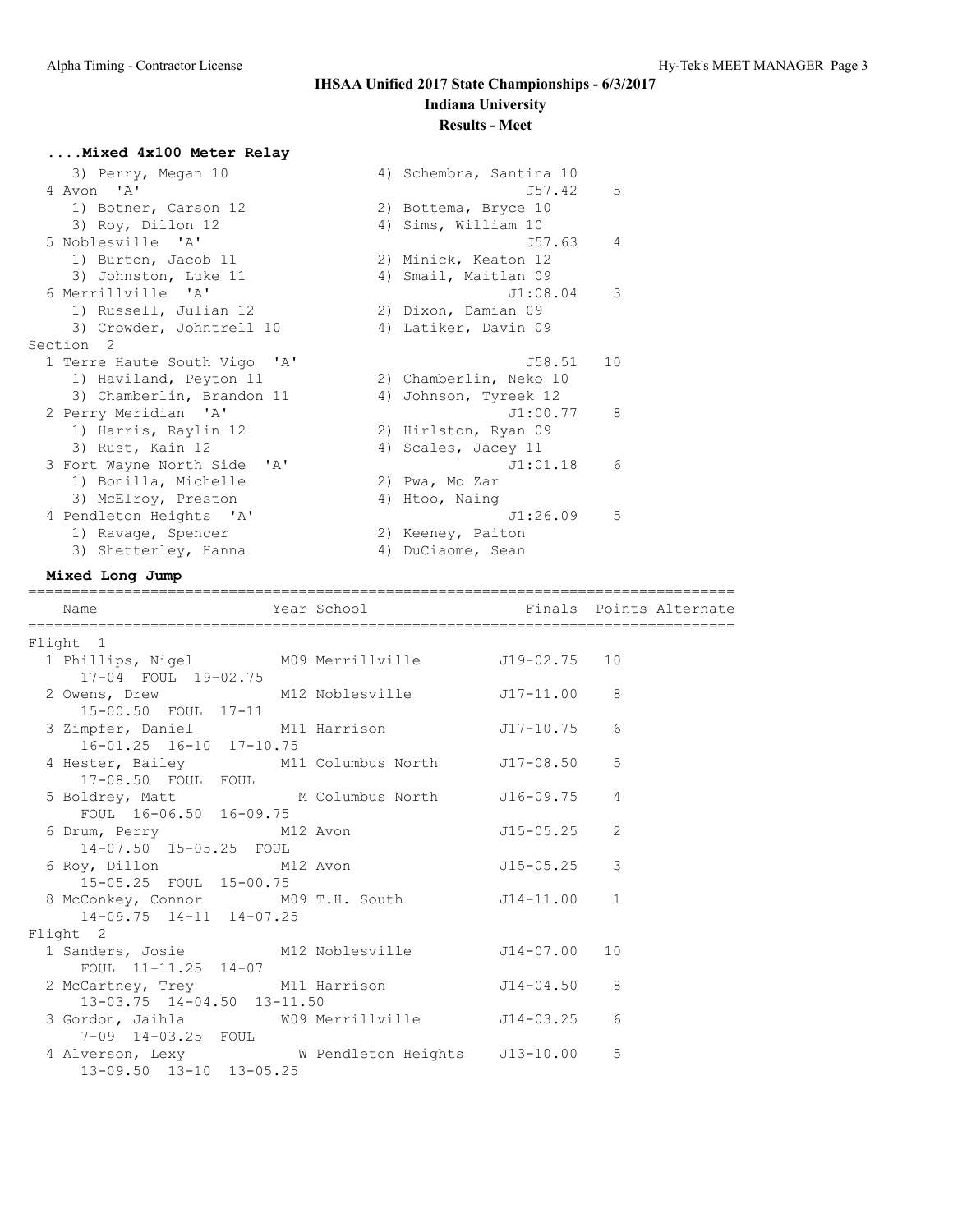**Results - Meet**

| Mixed Long Jump                                                                                             |                     |                |                         |
|-------------------------------------------------------------------------------------------------------------|---------------------|----------------|-------------------------|
| 5 Schembra, Santina M10 Center Grove 513-01.50 4<br>FOUL 12-09.50 13-01.50                                  |                     |                |                         |
| 6 White, Airiana M11 Perry Meridian J12-07.00<br>$12-07$ $11-04.50$ FOUL                                    |                     |                | $\mathcal{S}$           |
| 7 Scott, Allyssa M11 Center Grove J12-04.25<br>12-04.25 11-10.50 12-03.50                                   |                     |                | 2                       |
| 8 Harris, Raylin M12 Perry Meridian J11-01.75<br>FOUL 10-00.75 11-01.75                                     |                     |                | $\mathbf{1}$            |
| Flight 3                                                                                                    |                     |                |                         |
| 1 Stastik, Logan M10 Center Grove J13-01.00<br>$11-10.25$ $11-11.50$ $13-01$                                |                     |                | 10 <sup>°</sup>         |
| 2 Rice, Cameron M12 Avon                                                                                    |                     | $J12-03.00$ 8  |                         |
| 9-02 11-02 12-03<br>3 Isaacs, Erin M Pendleton Heights 311-07.25 6<br>$10-02.75$ $11-07.25$ $11-02$         |                     |                |                         |
| 4 Dillion, Lanaee M09 T.H. South 5 J11-03.50 5<br>8-05.75 11-03.50 FOUL                                     |                     |                |                         |
| 5 Shelton, Brooke M9 Avon<br>$9 - 06.50$ $9 - 07$ $10 - 06$                                                 |                     | $J10-06.00 4$  |                         |
| 6 Mitchell, Brandon M Columbus North J9-10.25<br>8-02 FOUL 9-10.25                                          |                     |                | 3                       |
| 7 Dwyer, James<br>FOUL 8-08.25 FOUL                                                                         | M Columbus North    | J8-08.25       | $\mathbf{2}$            |
| 8 Mashburn, Jacob<br>$5 - 10.25$ $5 - 08.75$ $6 - 06.25$                                                    | M FW North Side     | J6-06.25       | $\mathbf{1}$            |
| Flight 4                                                                                                    |                     |                |                         |
| $9 - 08$ $9 - 07$ $10 - 00$                                                                                 |                     |                | 10                      |
| 2 Haviland, Peyton M11 T.H. South J8-10.50 8<br>$7-02$ $7-05.75$ $8-10.50$                                  |                     |                |                         |
| 3 Derksen, Maggie M12 Noblesville<br>$6-03$ $6-03.75$ FOUL                                                  |                     | $J6 - 03.75$ 6 |                         |
| 4 Wycoff, Maddison<br>FOUL 5-02.25 5-07.50                                                                  | MO9 T.H. South      | $J5 - 07.50$   | 5                       |
| 5 Heller, Cade 1<br>3-10 5-04.25 5-06.75                                                                    | M10 Noblesville     | $J5 - 06.75$   | $\overline{4}$          |
| 6 Hanko, Carson                                                                                             | M09 Harrison        | $J5 - 03.25$   | $\overline{\mathbf{3}}$ |
| FOUL 5-03.25 FOUL<br>FOUL 5-03.25 FOUL<br>North Side 54-03.25 2<br>7 Davis, Tristan<br>FOUL 3-11.75 4-03.25 |                     |                |                         |
| Flight 5                                                                                                    |                     |                |                         |
| 1 Brown, Ryan<br>$5-01$ $5-09.75$ $6-03.50$                                                                 | M10 Merrillville    | $J6 - 03.50$   | 10 <sub>o</sub>         |
| 2 Flynn, Ethan<br>5-07.25 FOUL 5-10.75                                                                      | M09 Harrison        | $J5 - 10.75$   | 8                       |
| 3 Delph, Ashton<br>5-00 5-04 FOUL                                                                           | W Pendleton Heights | $J5 - 04.00$   | 6                       |
| 4 Argerbright, Elena<br>$4-02$ $5-01.25$ $4-11.75$                                                          | W FW North Side     | $J5 - 01.25$   | 5                       |
| 5 Haymon, Jaquisha 609 Merrillville<br>$4-10.50$ FOUL $4-07.25$                                             |                     | $J4 - 10.50$   | 4                       |
| 6 Cunningham, Jonashea M12 Perry Meridian<br>$3 - 05.50$ $3 - 07$ $3 - 08$                                  |                     | $J3 - 08.00$   | 3                       |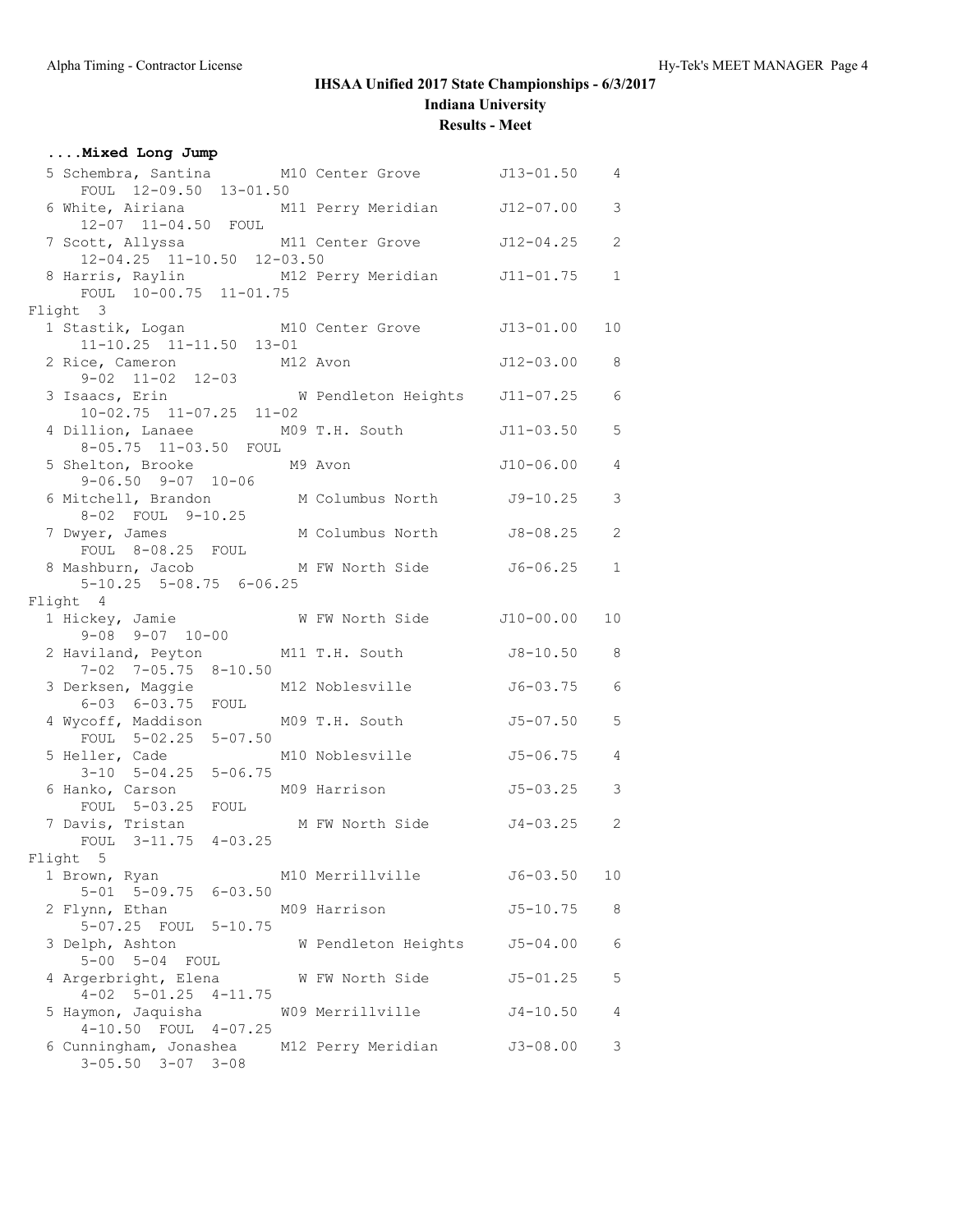**Mixed Shot Put**

| Name                                                                            | Year School <a> Finals<br/> Points Alternate</a> |               |              |
|---------------------------------------------------------------------------------|--------------------------------------------------|---------------|--------------|
| Flight 1                                                                        |                                                  |               |              |
| 1 Fraseur, Joseph M12 Harrison 553-01.00 10<br>$52 - 01$ $53 - 01$ $53 - 01$    |                                                  |               |              |
| 2 Chamberlin, Brandon M11 T.H. South<br>$50 - 05$ $48 - 09$ $46 - 05$           |                                                  | J50-05.00     | 8            |
| 3 Bullard, Grant<br>$45 - 04$ $47 - 04$ $41 - 01$                               | M12 Noblesville 547-04.00                        |               | 6            |
| 4 Baudoux, Aaron<br>43-08 45-09 46-07                                           | M Pendleton Heights J46-07.00                    |               | 5            |
| 5 Algee, North<br>FOUL 38-07 41-02                                              | M Columbus North                                 | J41-02.00     | 4            |
| 6 McElroy, Preston M FW North Side<br>37-08 38-05 36-11                         |                                                  | J38-05.00     | 3            |
| 7 Surber, Andrew<br>FOUL 38-02 38-04                                            | M Pendleton Heights                              | J38-04.00     | 2            |
| 8 Campbell, Mason M09 Harrison<br>$35 - 07$ $33 - 11$ $35 - 10$                 |                                                  | J35-10.00     | $\mathbf{1}$ |
| Flight 2<br>1 Botner, Carson M12 Avon M12 1916 M12 Avon                         |                                                  |               | 10           |
| $34-06$ $34-00$ $33-11$                                                         |                                                  |               |              |
| 2 Russell, Peyton<br>$31 - 11$ $32 - 11$ $33 - 01$                              | M Columbus North                                 | J33-01.00     | 8            |
| 3 Cooper, Ronnie M11 T.H. South<br>$31 - 11$ $31 - 11$ $32 - 10$                |                                                  | J32-10.00     | 6            |
| 4 Walker, Miles<br>29-04 29-09 31-03                                            | M FW North Side                                  | J31-03.00     | 5            |
| 5 Dillion, Douglas M10 T.H. South<br>28-00 27-11 29-06                          |                                                  | J29-06.00     | 4            |
| 6 Price, Liam<br>27-07 26-11 28-03                                              | M09 Center Grove                                 | J28-03.00     | 3            |
| 7 Patterson, Ma'Kaela M10 Merrillville<br>27-00 26-10 28-00                     |                                                  | J28-00.00     | 2            |
| 8 Landes, Jacob<br>26-08 25-01 26-09                                            | M11 Avon                                         | J26-09.00     | $\mathbf{1}$ |
| Flight 3                                                                        |                                                  |               |              |
| 1 Reel, Kirsten M11 Noblesville<br>$25 - 04$ $22 - 06$ $26 - 00$                |                                                  | J26-00.00     | 10           |
| 2 Shellenberger, Erika M12 Perry Meridian<br>$23 - 06$ $23 - 05$<br>$24 - 05$   |                                                  | $J24 - 05.00$ | 8            |
| 3 Ashcroft, Devin<br>$21 - 03$ $23 - 01$<br>$22 - 00$                           | M Columbus North                                 | $J23 - 01.00$ | 6            |
| 4 Monroe, Natalie<br>$18 - 10$ $20 - 10$<br>$22 - 07$                           | M11 Perry Meridian                               | $J22 - 07.00$ | 5            |
| 5 Bonilla, Michelle<br>$20 - 06$ 19-00<br>$21 - 07$                             | W FW North Side                                  | $J21 - 07.00$ | 4            |
| 6 Duffer, Jacob<br>$19 - 06$ $21 - 05$<br>$20 - 09$                             | M Pendleton Heights                              | $J21 - 05.00$ | 3            |
| 7 Jordan, Westley                                                               | M11 Merrillville                                 | $J20 - 11.00$ | 2            |
| $20 - 11$ $20 - 04$<br>$19 - 06$<br>8 Artega, Edgar<br>19-07 19-00<br>$20 - 09$ | M11 Harrison                                     | $J20 - 09.00$ | $\mathbf 1$  |

Flight 4